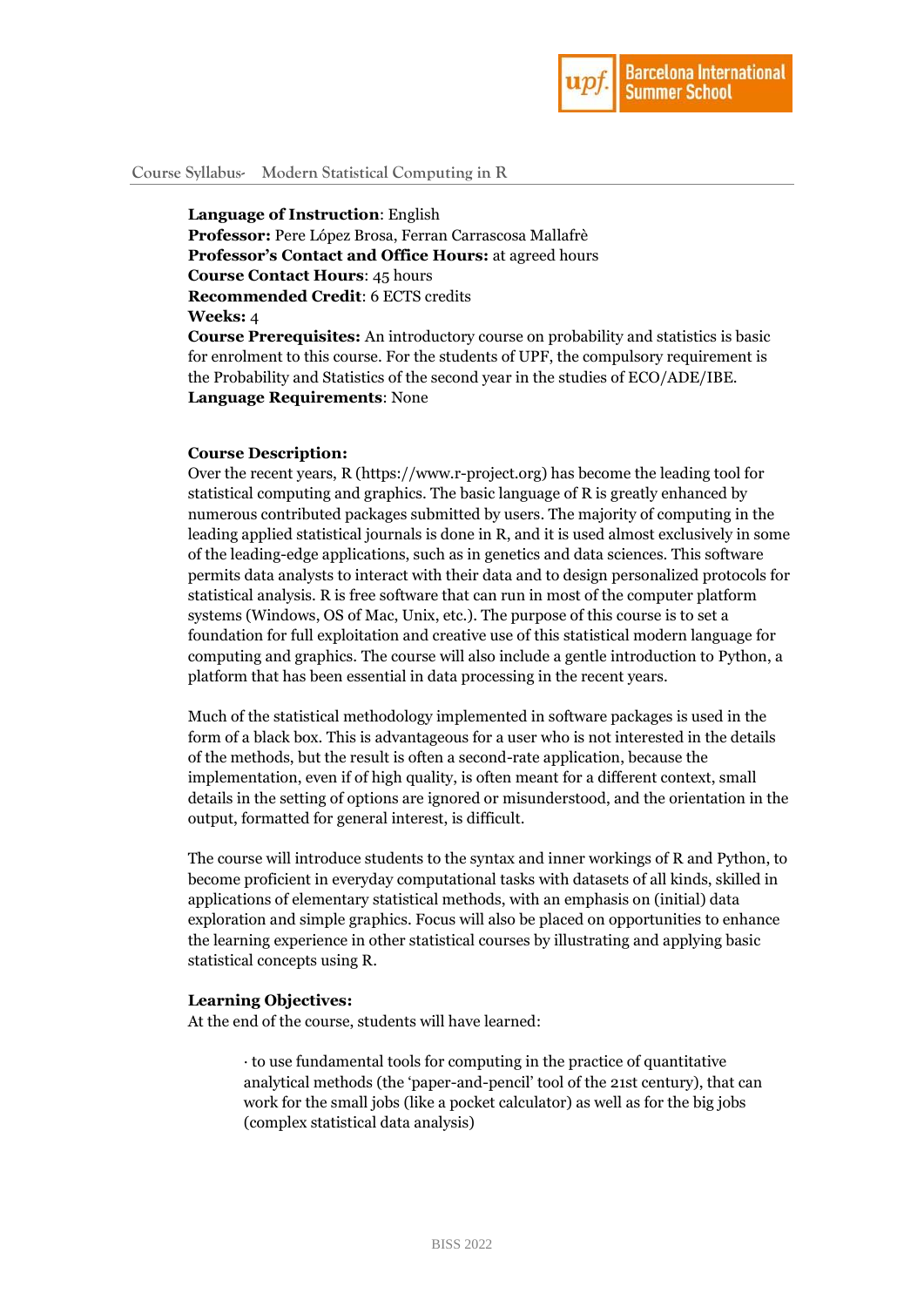· programming, data handling, transformations, subsetting, exploratory data analysis, probability distributions and simulations, regression and linear models, summarizing data, how to handle large data sets, effective graphics.

· modern concepts of statistics based on simulations and writing a report of a quantitative analysis

## **Course Workload**

The course is divided into lectures, discussions, practice with portable computers, and tutoring.

## **Methods of Instruction:**

The course includes both lectures and field studies. Two-hour classroom sessions are normally divided into one-hour lecture and one-hour of practice in computing. Students are required to come to class with their own laptops. An applied project is an essential component of the classroom activities.

Both the exercises and project should be elaborated with RMarkdown and/or Python notebooks.

# **Method of Assessment**

Assessment is composed of the following inputs:

- Continual Evaluation: contribution to class + homework (20%)

- Main Project (45%)

- Final Exam (35%) (A minimum of 15 points, out of 35, is required in the final exam to pass the course)

The main project will involve some computing in R/Python and submission of a report of up to 6 typed pages (not counting appendices).

Students will select their projects from topics of their own interest (upon the acceptance of the instructors) and will make a brief oral presentation at the end of the course.

# **Absence Policy**

Attending class is mandatory and will be monitored daily by professors. The impact of absences on the final grade is as follows:

| <b>Absences</b>             | <b>Penalization</b>                        |
|-----------------------------|--------------------------------------------|
| Up to two $(2)$ absences    | No penalization.                           |
| Three $(3)$ absences        | 1 point subtracted from final grade (on a  |
|                             | 10 point scale)                            |
| Four $(4)$ absences         | 2 points subtracted from final grade (on a |
|                             | 10 point scale)                            |
| Five $(5)$ absences or more | The student receives an INCOMPLETE         |
|                             | for the course                             |

The BISS attendance policy does not distinguish between justified or unjustified absences. The student is deemed responsible to manage his/her absences.

Emergency situations (hospitalization, family emergency, etc.) will be analyzed on a case by case basis by the Academic Director of the UPF Summer School.

### **Classroom Norms:**

- · No food or drink is permitted.
- · There will be a ten-minute break during the class.
- · Students must come to class fully prepared.